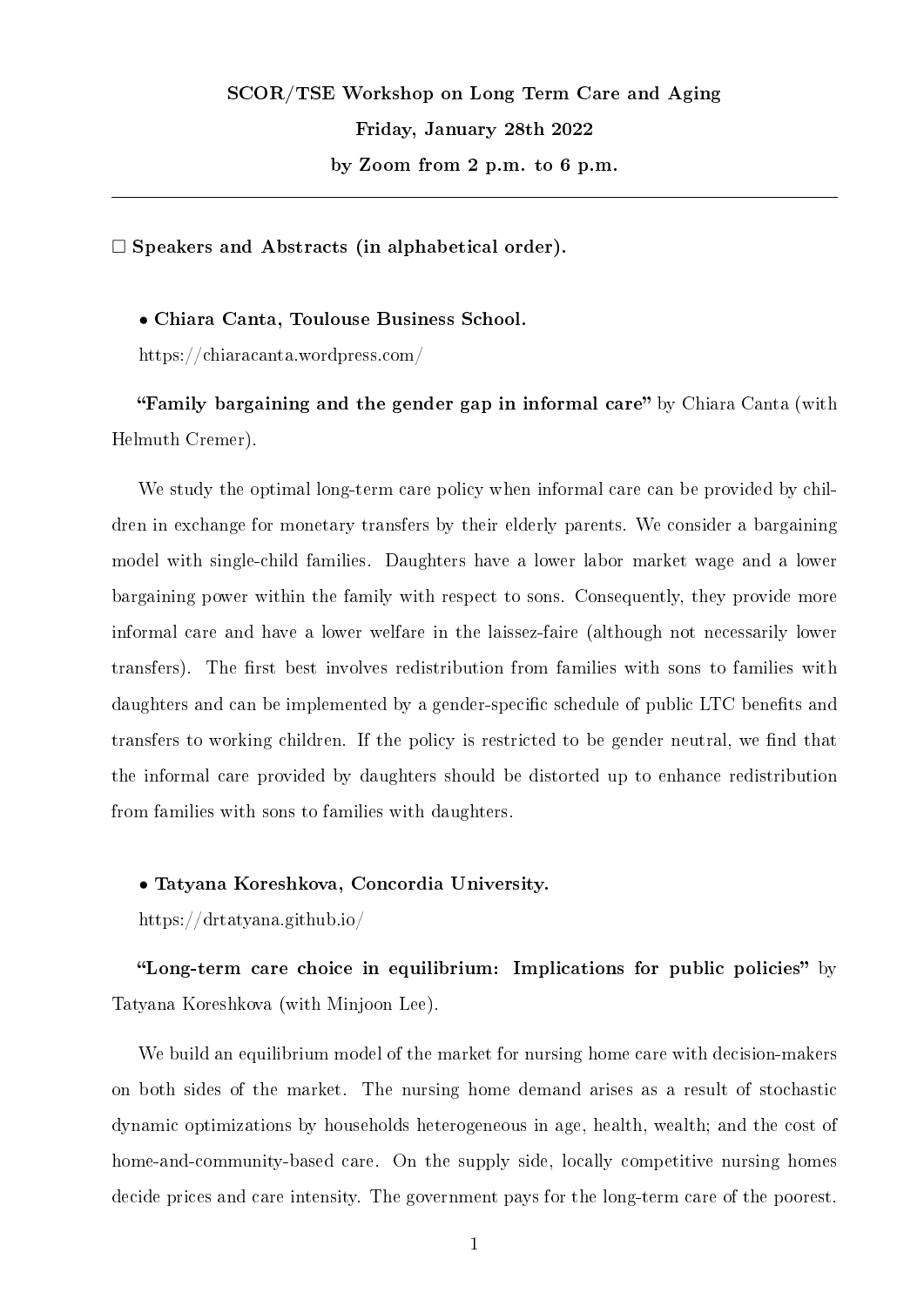We estimate the model parameters using Health and Retirement Survey and simulate the model to quantitatively evaluate the effects of long-term care policies on prices, intensities, care allocation, and welfare.

## • Mathieu Lefebvre, Aix-Marseille School of Economics.

https://sites.google.com/site/mathieulefebvreperso/

"Nursing homes and mortality in Europe: uncertain causality" by Mathieu Lefebvre (with Xavier Flawinne, Sergio Perelman, Pierre Pestieau and Jérôme Schoenmaeckers).

Using matching methods, we want to check whether nursing home were lending themselves to excess mortality even before the pandemic. Controlling for a number of characteristics (age, gender, degree of dependence, state of health and resources) of the elderly population in and outside nursing homes, we conjecture that the difference in mortality, if any, between those two samples is to be attributed to the way nursing homes are designed and organized. We observe excess mortality in Central and Eastern European countries but not elsewhere. This raises the question of the organization and management of these nursing homes, but also of their design and financing.

## • Jean-Marie Lozachmeur, Toulouse School of Economics.

https://www.tse-fr.eu/people/jean-marie-lozachmeur

"Gender wage and longevity gaps and the design of retirement systems" by Jean-Marie Lozachmeur (with Francesca Barigozzi and Helmuth Cremer).

We study the design of pension benefits for male and female workers. Women live longer than men but have a lower wage. Individuals can be single or live in couples who pool their incomes. Social welfare is utilitarian but an increasing concave transformation of individuals' lifetime utilities introduces the concern for redistribution between individuals with different life-spans. We derive the optimal direction of redistribution and show how it is affected by a gender neutrality rule. With singles only, a simple utilitarian solution implies re- distribution from males to females. When the transformation is sufficiently concave redistribution may or may not be reversed. With couples only, the ranking of gender retirement ages is always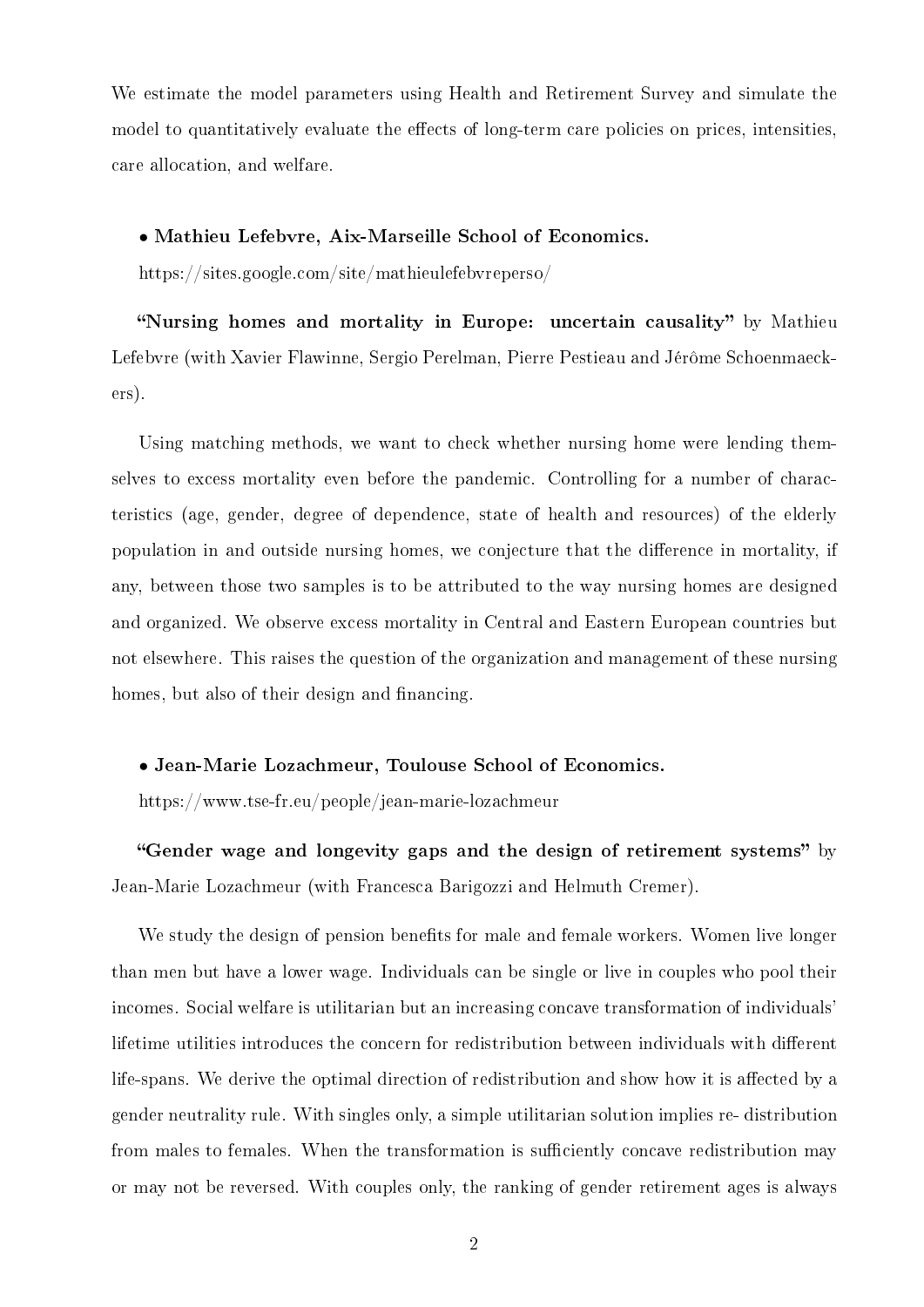reversed when the transformation is sufficiently concave. Under gender neutrality pension schemes must be self-selecting. With singles only this implies distortions of retirement decision and restricts redistribution across genders. With couples, a first best that implies a lower retirement age for females can be implemented by a gender-neutral system. Otherwise, gender neutrality implies equal retirement ages and restricts the possibility to compensate the shorter-lived individuals. Calibrated simulations show that when singles and couples coexist, gender neutrality substantially limits redistribution in favor of single women and fully prevents redistribution in favor of male spouses.

#### • Pierre Pestieau, University of Liège.

http://www.crepp.ulg.ac.be/profiles/Pestieau/profiles\_pestieau.html

"The economics of long-term care: an overview of recent research" by Pierre Pestieau.

This paper surveys recent economic research on long-term care (LTC). LTC differs from health care: it is about nursing; it is mostly provided by unpaid caregivers (mainly spouses and children), whereas both the market and the state play a modest role. We first look at the alternative motives for caring for spouses or parents. They are important for the design of public policy. We the turn to the role of the market by looking at the causes of the so-called LTC insurance puzzle and at the rules of reimbursement. The future of LTC appears to be gloomy: sustained population ageing and recent societal trends finally, we turn to the design of a sustainable public LTC scheme integrating both the market and the family.

#### • Holger Strulik, University of Goettingen.

http://www.holger-strulik.org/

"Optimal demand for medical and long-term care" by Holger Strulik (with Johannes Schünemann and Timo Trimborn).

For the population over 65, long-term care (LTC) expenditure constitutes a considerable share in health care expenditures. In this paper, we decompose health care into medical care, intended to improve one's state of health, and personal care required for daily routine. Personal care can be either carried out autonomously or by a third party. In the course